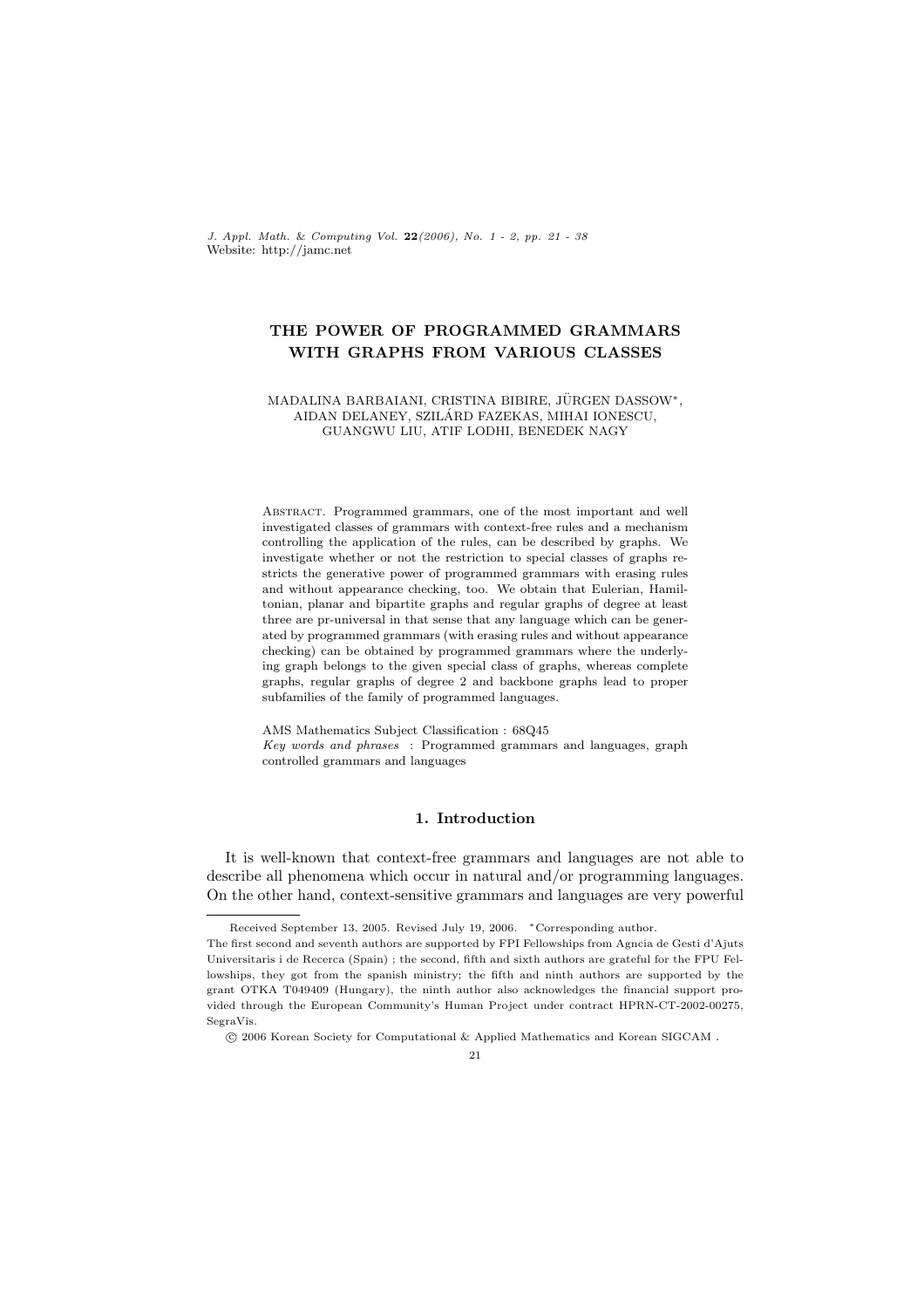(up to a morphism they generate all recursively enumerable languages), and some important decision problems are undecidable for them. Therefore a lot of grammars have been introduced which only use context-free rules and have a mechanism which controls the derivation. One of the most important and well investigated classes of such grammars is formed by the programmed grammars introduced by Rosenkrantz in 1969 ([12]).

In a programmed grammar with appearance checking, with any context-free rule  $p = A \rightarrow w$  two sets of rules, the success and the failure field of p, are associated. If the rule  $p$  has to be applied, two situations can occur: if the nonterminal A occurs in the sentential form, we apply the rule  $A \rightarrow w$  and continue with a rule of the success field; in the other case we do not change the sentential form and continue with a rule chosen from the failure field. If all failure fields are empty, we say that the grammar is without appearance checking.

It has been shown that programmed grammars with erasing rules and appearance checking are as powerful as arbitrary phrase structure grammars (type-0 grammars). On the other hand, if the appearance checking feature is not taken into consideration one obtains a proper subfamily of the family of recursively enumerable languages. For results on programmed grammars and languages we refer to [5], [6], [2], the references mentioned in these books and articles and the recent papers [8] and [9].

Obviously, a programmed grammar without appearance checking can be described by a graph, where the vertices are given by the rules and the edges are given by the success field, i.e., there is an edge from a rule  $p$  to a rule  $q$  in the graph if and only if  $q$  is in the success field of  $p$ .

In this paper we study the generative power of programmed grammars, where we require that the associated graph belongs to a class of special graphs. We motivate this problem as follows:

- In complexity theory the restriction to special graphs can change the situation drastically. For instance, the problem whether or not a given arbitrary graph can be coloured with 4 colours is NP-complete; however, for planar graphs the problem is trivial since any planar graph can be coloured with 4 colours.
- The restriction to special graphs has already been discussed for grammars controlled by a bicoloured directed graph (see [5]), which are equivalent to programmed grammars with appearance checking. It has been shown by Pascu and Păun that any language which can be generated by a grammar controlled by a bicoloured directed graph can be generated by a grammar controlled by a planar bicoloured directed graph (see [11] and [5], Lemma 2.2.3), i.e., the restriction to planar graphs do not decrease the generative power.
- If one considers the transformation of a matrix grammar (without appearance checking) into a programmed grammar (see [6], Proof of Theorem 2.4), one gets programmed grammars with graphs of a very special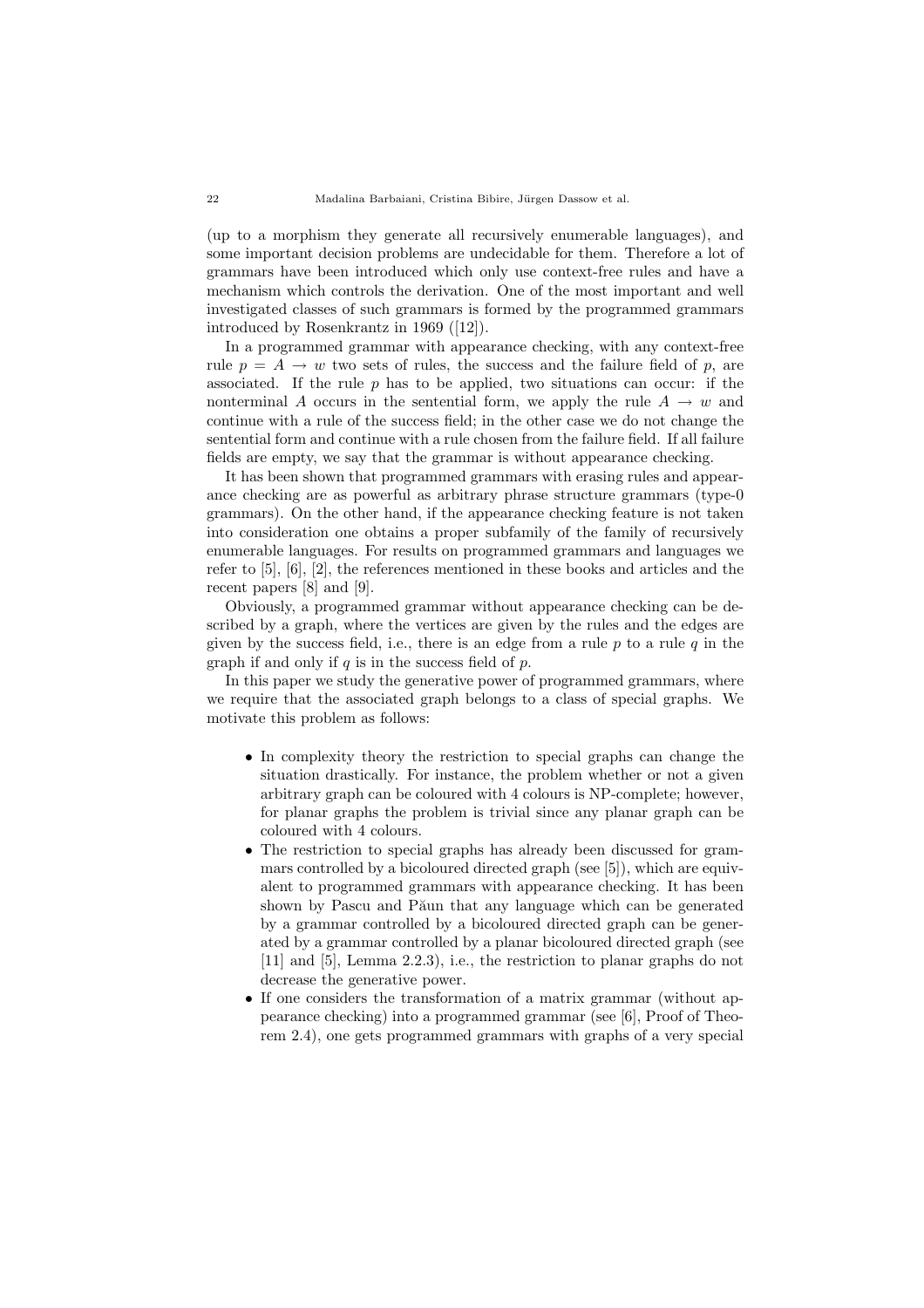form (union of some line graphs and two additional nodes  $n_1$  and  $n_2$ , where, additionally, the final node of any line graph is connected with the initial node of any line graph and with  $n_2$  and  $n_1$  is connected with the initial node of any line graph). Thus programmed grammars with graphs of this special type have the same power as programmed grammars. However, this class of special graphs is not investigated in graph theory. In this paper we shall consider some classes of graphs which are well-known in the theory of graphs or networks.

There exist already some papers which study restrictions with respect to the control mechanism. For instance, programmed grammars are equivalent to regularly controlled grammars. In the paper [1] it has been shown that the restriction to special classes of regular languages, e.g. to non-counting or suffix-closed regular languages, do not decrease the generative power whereas the restrictions to definite languages restricts the power to the generation of only context-free languages. Analogous results are obtained in [4] and [3] for other control mechanisms using regular languages.

In this paper we study the generative power of programmed grammars, where we require that the associated graph has certain properties. We obtain that connected, Eulerian, Hamiltonian, planar and bipartite graphs and regular graphs of degree at least three are pr-universal in the sense that all languages which can be generated by programmed grammars (with erasing rules and without appearance checking) can be obtained by programmed grammars where the underlying graph has the given special form. On the other hand, complete graphs, regular graphs of degree 2 and backbone graphs generate proper subfamilies of the family of programmed languages.

The paper is organized as follows. In the following section we present the notation used in the paper. In Section 3 we show the pr-universality of the classes of connected, Hamiltonian, Eulerian, planar and bipartite graphs. In Section 4 we study graphs with a restricted degree. In Section 5 we discuss the power of complete graphs and backbones. In the final Section 6 we discuss the situation for some classes of grammars nearly related to programmed grammars with erasing rules and without appearance checking.

## 2. Definitions

Throughout the paper we assume that the reader is familiar with the basic notions of the theory of formal grammars and languages including programmed grammars and languages as well as those of the theory of graphs. For details we refer to [10], [13], [5], [6], [2] and [7]. In this section we only recall some concepts and give some notations.

For an alphabet T, a word  $w \in T^*$  and a letter  $a \in T$ , we denote the number of occurrences of a in w by  $\#_{\alpha}(w)$ . The empty word is denoted by  $\lambda$ .

A context-free grammar is specified as a quadruple  $G = (N, T, S, P)$ , where N is a finite non-empty set called the nonterminal alphabet,  $T$  is a finite non-empty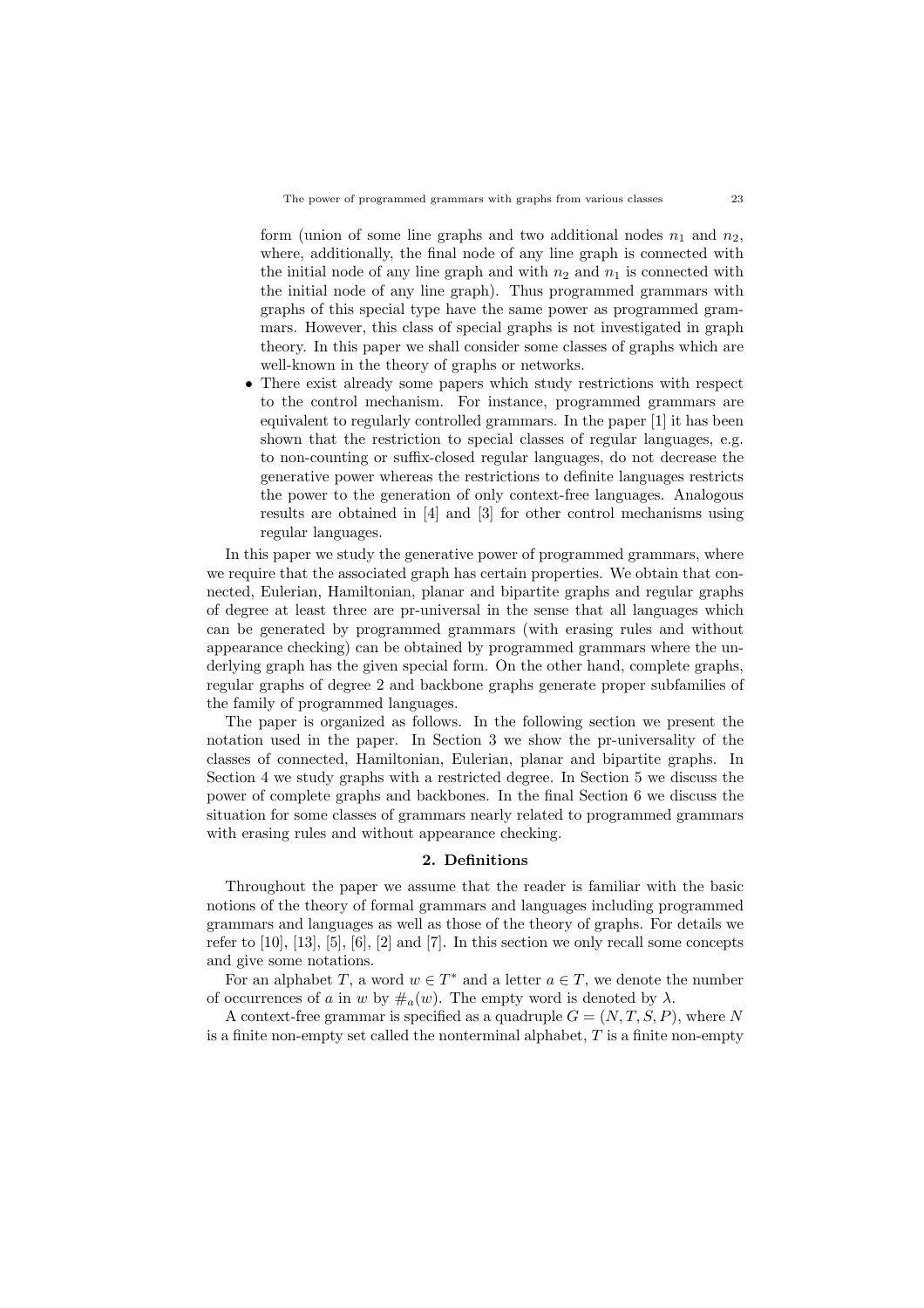set called the terminal alphabet  $(N \cap T = \emptyset)$ ,  $S \in N$  is the start symbol, and P is a finite subset of  $N \times (N \cup T)^*$  called the set of rules. Rules are also named as productions.

Let G be a context-free grammar and  $v, w \in (N \cup T)^*$ . Then  $v \implies w$  is a direct derivation if and only if there exist  $v_1, v_2, w' \in (N \cup T)^*$  and  $A \in N$  such that  $v = v_1Av_2$ ,  $w = v_1w'v_2$  and  $A \rightarrow w' \in P$ .

A programmed grammar (without appearance checking) is a six-tuple  $G =$  $(N, T, S, Lab, P, P<sub>G</sub>)$  where N, T and S are specified as in a context-free grammar,  $Lab$  is an alphabet (of labels),  $P$  is a finite set of context-free rules called the set core productions, and  $P_G$  is a finite set of triples  $r = (q, p, \sigma)$ , where  $q \in Lab$  is the label of r,  $p \in P$  is a context-free production called the core production of r, and  $\sigma$  is a subset of Lab and is termed the success field of r. The elements of  $P_G$  are called the rules of  $G$ .

The language  $L(G)$  generated by a programmed grammar G specified as above is defined as the set of all words  $w \in T^*$  such that there is a derivation

$$
S = w_0 \Longrightarrow_{r_1} w_1 \Longrightarrow_{r_2} w_2 \Longrightarrow_{r_3} \ldots \Longrightarrow_{r_k} w_k = w,
$$

where  $k \ge 1$  and, for  $1 \le i \le k$ ,  $w_{i-1} = w'_{i-1} A_i w''_{i-1}$  and  $w_i = w'_{i-1} v_i w''_{i-1}$ for some words  $w_{i-1}', w_{i-1}'' \in (N \cup T)^*$ ,  $r_i = (q_i, A_i \rightarrow v_i, \sigma_i)$  and, for  $i < k$ ,  $q_{i+1} \in \sigma_i$ .

We say that the programmed grammar  $G = (N, T, S, Lab, P, P_G)$  is in normal form if and only if  $r = (q, p, \sigma) \in P_G$  and  $r' = (q', p, \sigma') \in P_G$  imply  $\sigma = \sigma'$ . We note that, for any language  $L$ , which can be generated by a programmed grammar, there is a programmed grammar  $G'$  in normal form such that  $L =$  $L(G')$ . This can be seen as follows: Assume that  $L = L(G)$  for some programmed grammar  $G = (N, T, S, Lab, P, P_G)$ . If  $P_G$  contains two rules  $r = (q, A \rightarrow w, \sigma)$ and  $r' = (q', A \rightarrow w, \sigma')$  with  $\sigma \neq \sigma'$ , then we construct  $-P'_{G} = P_{G} \setminus \{r'\}$  (we cancel r'),  $-P''_G = P'_G \cup \{r' = (q', A \rightarrow A', \{q''\}), r'' = (q'', A' \rightarrow w, \sigma')\}$  and

 $-G^{W} = (\tilde{N} \cup \{A'\}, T, S, Lab \cup \{q''\}, P \cup \{A \rightarrow A'\}, P''_{G}),$ where  $A'$  is a new symbol and  $q''$  is a new label.

For any derivation  $uAv \implies_{r'} u wv$  in G there is a derivation  $uAv \implies_{r'} u wv$  $uA'v \Longrightarrow_{r''} u wv$  in  $G''$ , and conversely. Thus one has  $L(G) = L(G'')$ . Moreover, every rule  $A \rightarrow w$  occurs less times in the second components of rules of  $G''$  than of G. By repetition of this construction we obtain a programmed grammar in normal form.

By this normal form result we can assume that there is a one-to-one function from Lab onto P.

A (finite directed) graph H is specified as a pair  $(V, E)$ , where V is a finite set and  $E \subseteq \{(\alpha, \beta)|\alpha, \beta \in V\}$ . The elements of V and E are called vertices and edges, respectively.  $(\alpha, \beta)$  is called an edge from  $\alpha$  to  $\beta$ . We note that we have no multiple edges since  $E$  is a set. A graphic representation of a graph can be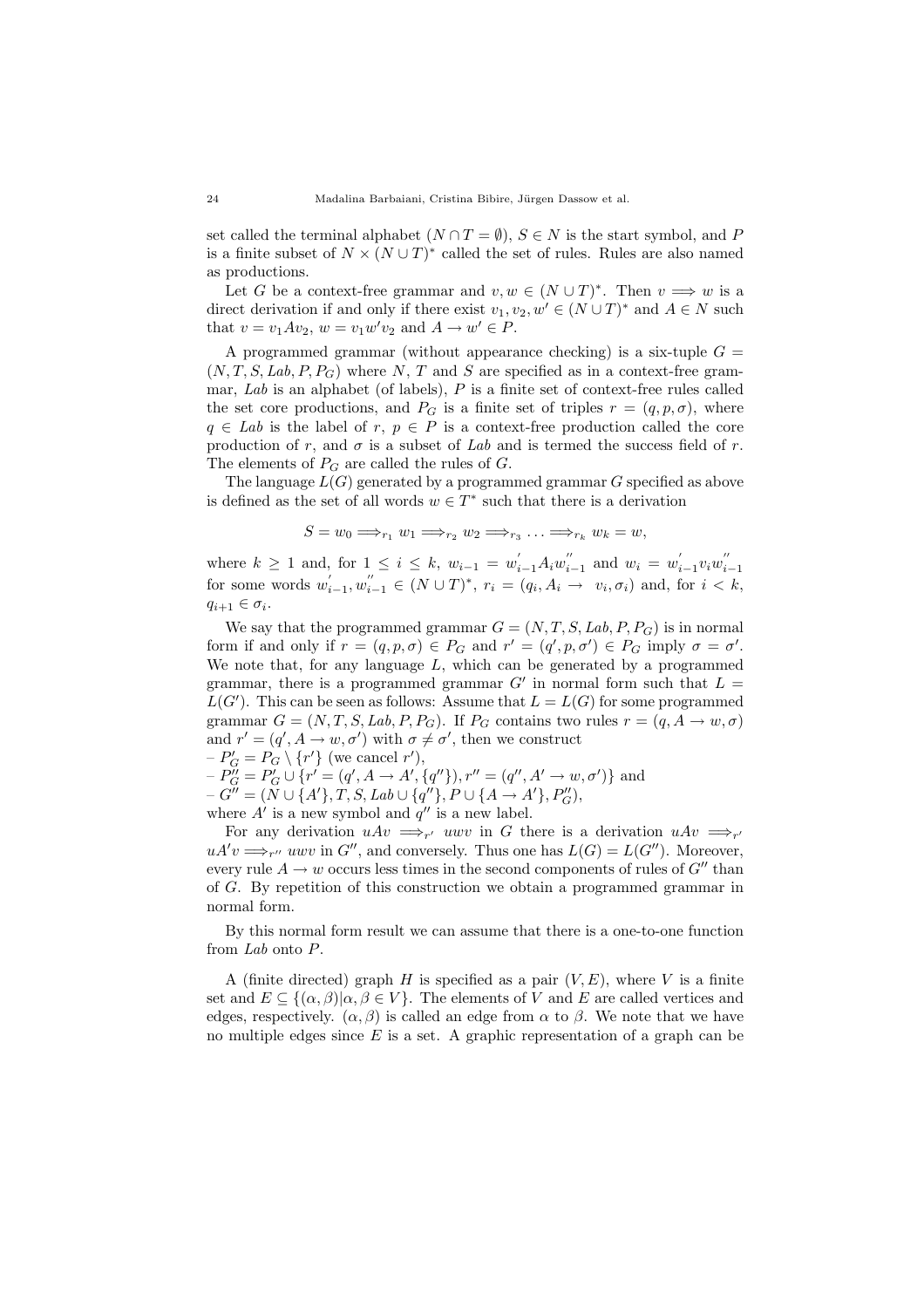given as follows: We interpret the vertices as points in a plane, and we draw a (directed) curve from  $\alpha$  to  $\beta$  if there is an edge  $(\alpha, \beta)$ .

We state some basic definitions for graphs. We say that the vertices  $\alpha$  and β are incident with the edge  $e \in E$  if  $e = (α, β)$ . The *in-degree* of a vertex α, denoted by  $d_i(\alpha)$ , is the number of edges  $(\beta, \alpha)$ , and the *out-degree*  $d_o(\alpha)$ is the number of edges  $(\alpha, \beta)$ ; the *degree*  $d(\alpha)$  is the sum of the in-degree and out-degree of  $\alpha$ .

A walk is an alternating sequence of vertices and edges, with each edge being incident to the vertices immediately preceding and succeeding it in the sequence, and which starts and ends with vertices, which are called the initial and terminal vertices, respectively. A walk is closed if the initial vertex is also the terminal vertex. A trail is a walk with no repeated edges. A cycle is a closed trail with at least one edge and with no repeated vertices except that the initial vertex is the terminal vertex. A path is a walk with no repeated vertices. A line is a non-closed path which is a trail, too.

A graph is called a cycle or a line if it consists exactly of a cycle or a line, respectively.

We now define some classes of graphs.

- **Connected graph:** A graph  $G = (V, E)$  is called connected if and only if, for every two different vertices  $\alpha$  and  $\beta$  there is a walk with starting vertex  $\alpha$  and terminating vertex  $\beta$  or there is a walk with starting vertex β and terminating vertex  $\alpha$ .
- **Hamiltonian graph:** A graph  $G = (V, E)$  is called Hamiltonian if it contains a cycle which contains any vertex of V .
- **Eulerian graph:** A graph  $G = (V, E)$  is said to be an Eulerian graph if it contains a path which contains every edge of E.
- **Bipartite graph:** A graph  $G = (V, E)$  is called a k-partite graph if the set  $V$  of vertices can be decomposed into  $k$  disjoint non-empty sets such that, for each edge  $(\alpha, \beta)$ ,  $\alpha$  and  $\beta$  belong to different sets of the decomposition. A bipartite graph is a special case of a k-partite graph with  $k = 2$ .
- Planar graph: A graph is called a planar graph if its graphic representation can be drawn in the plane in such a way that there are no "edge crossings" (i.e., edges intersect only at common vertices).
- **Regular graph:** A graph  $G = (V, E)$  is called regular of degree n, if  $d(\alpha) = n$  holds for any vertex  $\alpha \in V$ .
- Complete graph: A graph is called a complete graph if, for every two vertices  $\alpha$  and  $\beta$ , there is an edge from  $\alpha$  to  $\beta$ . (Note that we allow  $\alpha = \beta.$
- **Backbone graph:** A graph  $G = (V, E)$  is called a *backbone graph* if the following conditions are satisfied:
	- $-G$  is connected.
	- there are subsets  $V' \subseteq V$  and  $E' \subseteq E$  such that  $(V', E')$  is a cycle,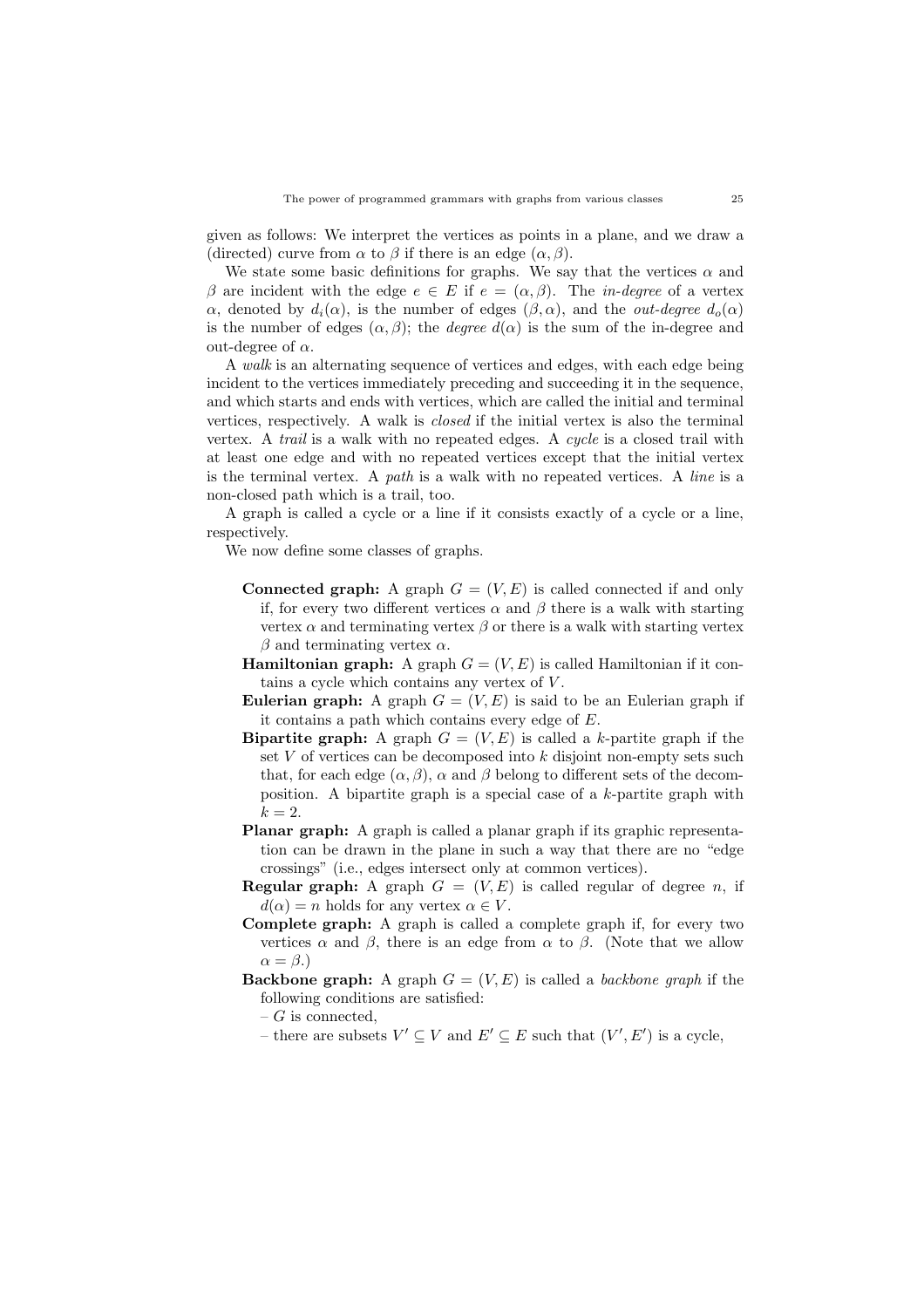− for any subsets  $V'' \subseteq V$  and  $E'' \subseteq E$  such that  $(V'', E'') \neq (V', E'),$  $(V'', E'')$  is not a cycle.

Whereas the first seven types of graphs are well-known and intensively studied in the theory of graphs, the last type is motivated by computer networks which often have the structure of an (undirected) backbone graph.

We now give a description of a programmed grammar by a graph.

Let  $G = (N, T, S, Lab, P, P_G)$  be a programmed grammar. We construct the graph  $h(G) = (Lab, E)$ , where  $(q, q') \in E$  if and only if  $(q, p, \sigma) \in P_G$ ,  $(q', p', \sigma') \in P_G$  and  $q' \in \sigma$ . We say that G is a programmed grammar with graph  $h(G)$ . If G is in normal form, we can identify Lab and P, and therefore we sometimes write  $h(G) = (P, E')$  where  $(p, p') \in E'$  if and only if  $(q, q') \in E$ and  $(q, p, \sigma), (q', p', \sigma') \in P_G$ .

Conversely, given a graph  $H = (V, E)$ , a set P of context-free productions over some sets N of nonterminals and T of terminals, and a mapping  $\tau: V \to P$ , we construct the programmed grammar  $g(H, S) = (N, T, S, V, P, P_G)$  where  $P_G =$  $\{(q, \tau(q), \{q' \mid (q, q') \in E\}) \mid q \in V\}$  and  $S \in N$ . If we define or draw the graph  $H = (V, E)$  equipped with a mapping  $\tau$  as above, then we often give the label  $\tau(v)$  instead of v.

In both cases,

$$
S \Rightarrow_{r_1} w_1 \Rightarrow_{r_2} w_2 \dots \Rightarrow_{r_k} w_k = w
$$

is a derivation in G if and only if  $r_1r_2 \ldots r_k$  is a sequence of rules according to vertices along a walk in  $H$ . Control in programmed grammars corresponds to control by vertex sequences along walks in graphs. Thus, for any programmed grammar  $G = (N, T, S, Lab, P, P_G)$  and any graph H with vertices labelled by (context-free) rules, we have

$$
g(h(G), S) = G \text{ and } h(g(H, S)) = H.
$$
 (1)

Example 1. We consider the programmed grammar

$$
G = (\{S, A, B\}, \{a, b, c\}, S, \{q_1, q_2, q_3, q_4, q_5\}, P, \{r_1, r_2, r_3, r_4, r_5\})
$$

with

$$
P = \{S \rightarrow AB, A \rightarrow aAb, B \rightarrow cB, A \rightarrow ab, B \rightarrow c\}
$$

and

 $r_1 = (q_1, S \rightarrow AB, \{q_2\}), r_2 = (q_2, A \rightarrow aAb, \{q_3\}), r_3 = (q_3, B \rightarrow cB, \{q_2, q_4\}),$  $r_4 = (q_4, A \rightarrow ab, \{q_5\}), \quad r_5 = (q_5, B \rightarrow c, \emptyset).$ 

Then the associated graph  $h(G)$  is

$$
(q_1) \longrightarrow (q_2) \longrightarrow (q_3) \longrightarrow (q_4) \longrightarrow (q_5)
$$

and the generated language is  $L(G) = \{a^n b^n c^n \mid n \geq 2\}.$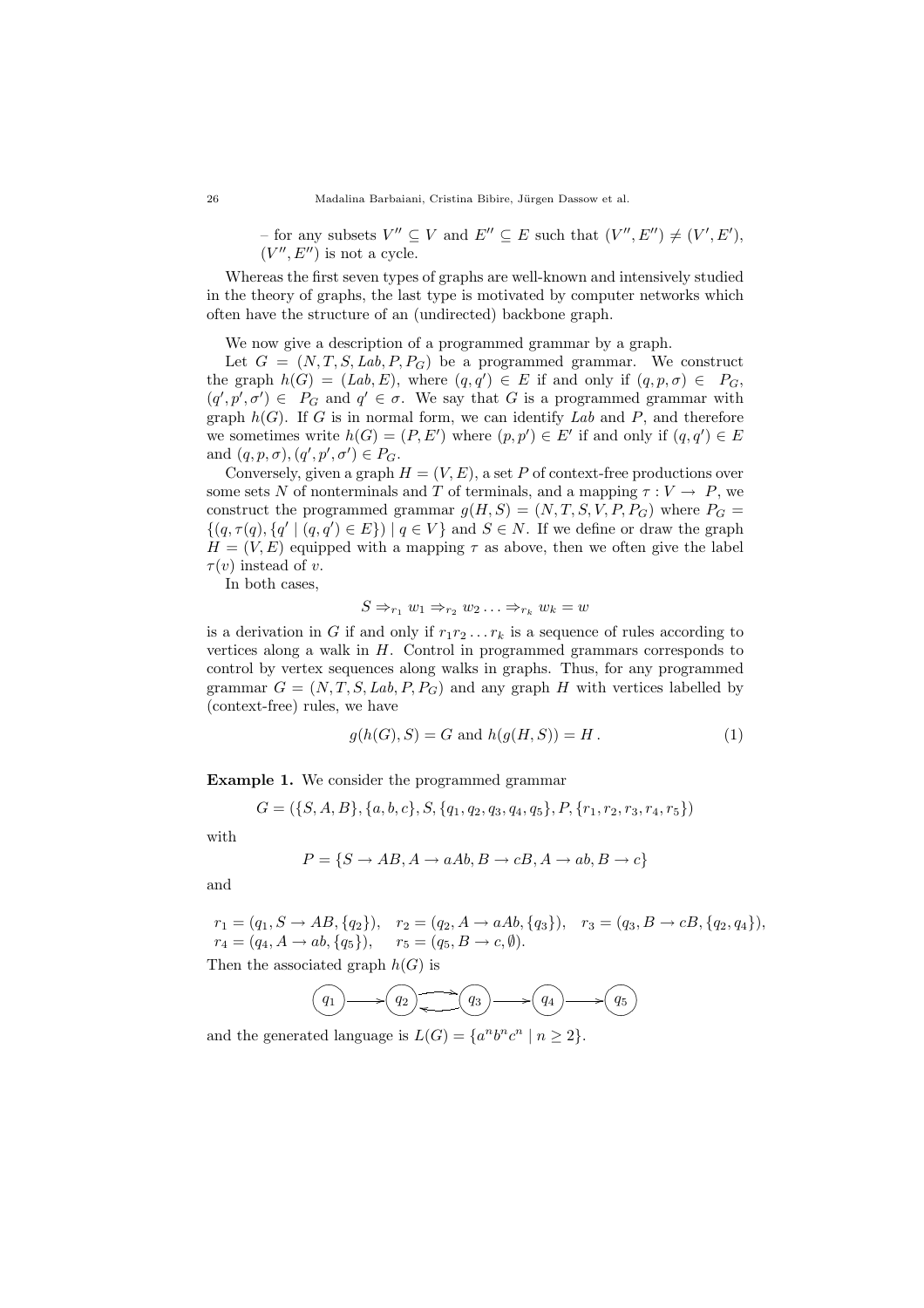Let H be a class of graphs. We say that H is pr-universal, if and only if, for any programmed grammar G (with erasing rules and without appearance checking), there is a programmed grammar G' such that  $h(G') \in \mathcal{H}$  and  $L(G) = L(G')$ .

## 3. Some pr-universal classes of graphs

In this section we present some classes of graphs such that any programmed language can be obtained from a programmed grammar where the associated graph belongs to the class.

We start with a simple statement.

Theorem 1. Any language generated by a programmed grammar can be generated by a programmed grammar with a connected graph.

*Proof.* We consider the programmed grammar  $G = (N, T, S, Lab, P, P_G)$  with graph  $h(G) = (P, E)$  as defined in Section 2. Let F be a new symbol not contained in N. Then we construct the graph

$$
H = (P \cup \{F \to F\}, E \cup \{(F \to F, p) \mid p \in P_G\} \cup \{(p, F \to F) \mid p \in P_G\})
$$

and the programmed grammar  $g(H, S)$ . Obviously, H is connected. Moreover, it is easy to see that  $L(g(H, S)) = L(G)$  (because  $F \to F$  cannot be applied in a terminating derivation).  $\Box$ 

Theorem 2. Any language generated by a programmed grammar can be generated by a programmed grammar with a Hamiltonian graph.

*Proof.* We present a constructive proof. Let  $L = L(G)$  for some programmed grammar  $G = (N, T, S, Lab, P, P<sub>G</sub>)$  in normal form with the associated graph  $h(G) = (\{\alpha_1, \alpha_2, \ldots, \alpha_n\}, E)$ , where *n* is the cardinality of  $P_G$ . We introduce new nonterminals  $F_i$ ,  $1 \leq i \leq n$ , which are not in N. We now take n new vertices  $\beta_i$  with rule  $S \to F_i$ . Then we construct the graph

$$
H = (\{\alpha_1, \alpha_2, \ldots, \alpha_n, \beta_1, \beta_2, \ldots, \beta_n\},
$$
  
\n
$$
E \cup \{(\alpha_i, \beta_i) \mid 1 \le i \le n\} \cup \{(\beta_i, \alpha_{i+1}) \mid 1 \le i < n\} \cup \{(\beta_n, \alpha_1)\}.
$$

Obviously, H is a Hamiltonian graph since the added vertices and edges result in the (closed) Hamiltonian trail

 $\alpha_1(\alpha_1,\beta_1)\beta_1(\beta_1,\alpha_2)\alpha_2(\alpha_2,\beta_2)\beta_2(\beta_2,\alpha_3)\dots(\alpha_n,\beta_n)\beta_n(\beta_n,\alpha_1)\alpha_1$ .

 $i$ . From H we construct a programmed grammar  $g(H, S)$  as mentioned in Section 2. It is easy to see that  $g(H, S)$  and G only differ in the rules  $S \to F_i$ ,  $1 \leq i \leq n$ , their associated success fields and the adding of  $S \to F_i$  to the success field of the rule associated with the vertex  $\alpha_i$ . Because the added rules are not applicable (if S does not occur in the current sentential form) or its application introduces a letter  $F_i$ ,  $1 \leq i \leq n$ , which cannot be terminated (since there is no rule with  $F_i$  on its left hand-side), we cannot apply these rules in terminating derivations. Therefore we can only choose rules of the success field in  $g(H, S)$  which can be chosen in G, too. Thus  $L(g(H, S)) = L(G)$ .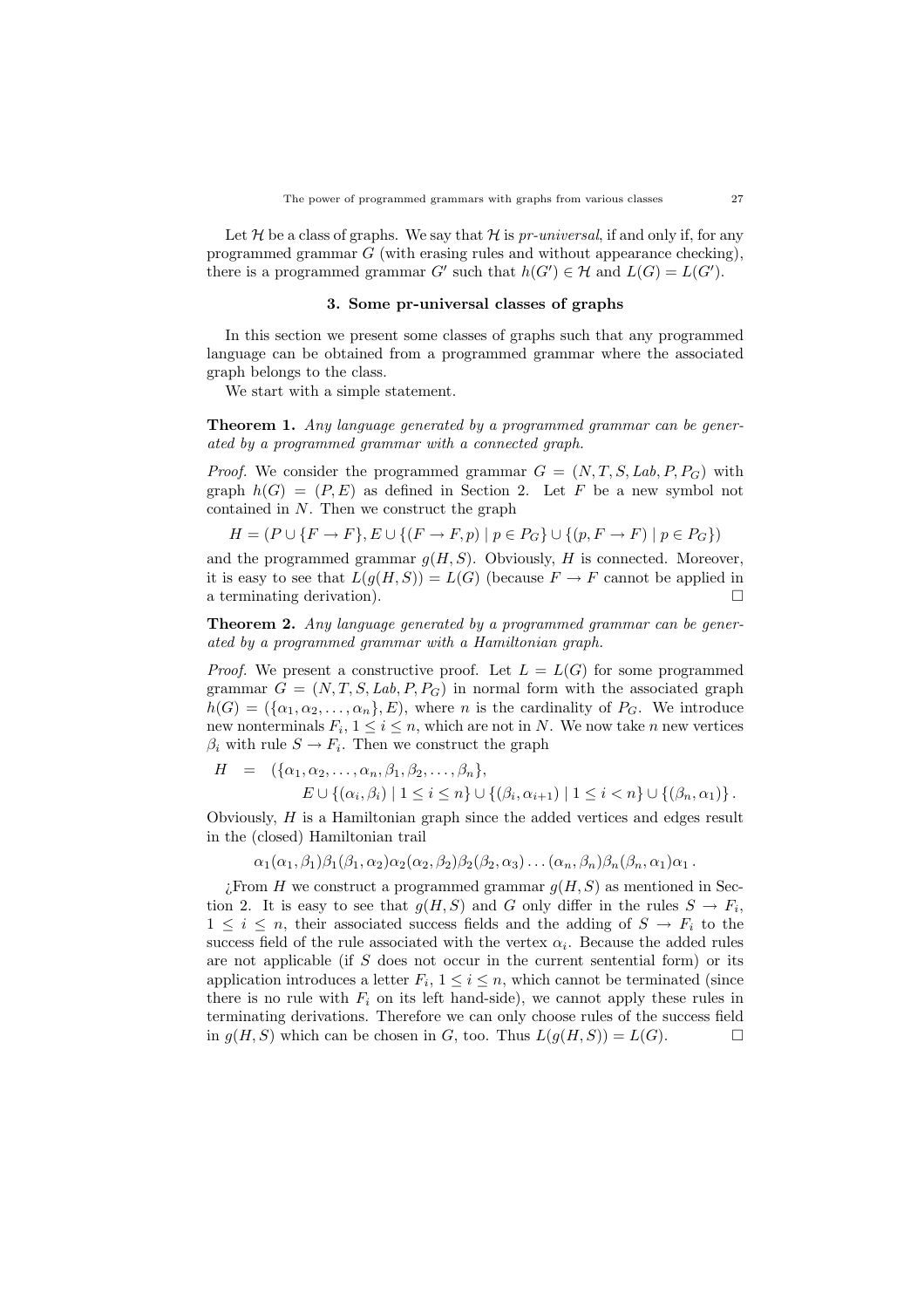Now we take a look at the language family generated by programmed grammars with Eulerian graphs. There is a well known, nice and simple characterization of Eulerian graphs (see [7]) which is recalled in the following lemma.

**Lemma 1.** A directed connected graph  $H = (V, E)$  is Eulerian if and only if one of the following two possibilities hold:

– the in-degree of every vertex equals its out-degree, or

– there are two vertices  $\alpha$  and  $\beta$  with  $d_o(\alpha) = d_i(\alpha) + 1$  and  $d_i(\beta) = d_o(\beta) + 1$ and  $d_i(\gamma) = d_o(\gamma)$  for all  $\gamma \in V \setminus {\alpha, \beta}.$ 

Theorem 3. Any language generated by a programmed grammar can be generated by a programmed grammar with an Eulerian graph.

*Proof.* Let  $L = L(G)$  for some programmed grammar  $G = (N, T, S, Lab, P, P_G)$ . Without loss of generality we can assume that  $G$  is in normal form. Further, by Theorem 1 we can assume that  $G$  is a programmed grammar with a connected graph  $h(G) = (\{\alpha_1, \alpha_2, \ldots, \alpha_n\}, E)$ .

We introduce new vertices  $\beta_1, ..., \beta_n$ , where n is the number of vertices in  $h(G)$  and assign to  $\beta_i$  the rule  $S \to F_i$ ,  $1 \leq i \leq n$ , where  $F_1, F_2, \ldots, F_n$  are new nonterminals which cannot be terminated since there are no rules for them. We add edges to  $E$  in the following way:

– there is an edge from  $\alpha_i$  to the new vertex  $\beta_j$  if and only if there is no edge from  $\alpha_i$  to  $\alpha_j$  in E, and

– there is an edge from from  $\beta_i$  to  $\alpha_j$  if and only if there is no edge from  $\alpha_i$  to  $\alpha_i$  in E.

By this construction any vertex  $\alpha_i$ ,  $1 \leq i \leq n$ , has the in-degree n and the out-degree n. Consequently, for  $1 \leq i \leq n$ , in-degree and out-degree of  $\alpha_i$ coincide.

Let us consider the vertices  $\beta_i$ ,  $1 \leq i \leq n$ . If the in-degree and out-degree coincide for any  $\beta_i$ , then the obtained graph is Eulerian by Lemma 1. Now assume, that there is a vertex  $\beta_r$  such that  $d_i(\beta_r) > d_o(\beta_r)$ . We note that

$$
\sum_{i=1}^{n} (d_i(\alpha_i) + d_i(\beta_i)) = \sum_{i=1}^{n} (d_o(\alpha_i) + d_o(\beta_i))
$$

because any edge is counted as input edge as well as output edge. Since the in-degree and out-degree coincide for any vertex  $\alpha_i$ , there is a vertex  $\beta_s$  such that  $d_i(\beta_s) < d_o(\beta_s)$ . We now connect these two vertices by an edge from  $\beta_r$  to  $\beta_s$ . Obviously, the difference of in-degree and out-degree of  $\beta_r$  is decreased by 1 by this procedure, and that of out-degree and in-degree of  $\beta_s$ , too. Continuing this construction we finally get a graph  $H$  where the in-degree and out-degree are equal for any vertex.

Let  $g(H, S)$  be the programmed grammar obtained from H by the construction given in Section 2. It is easy to see that  $L(G) = L(q(H, S))$  since the application of a rule associated with an added vertex yields a non-terminating derivation.  $\Box$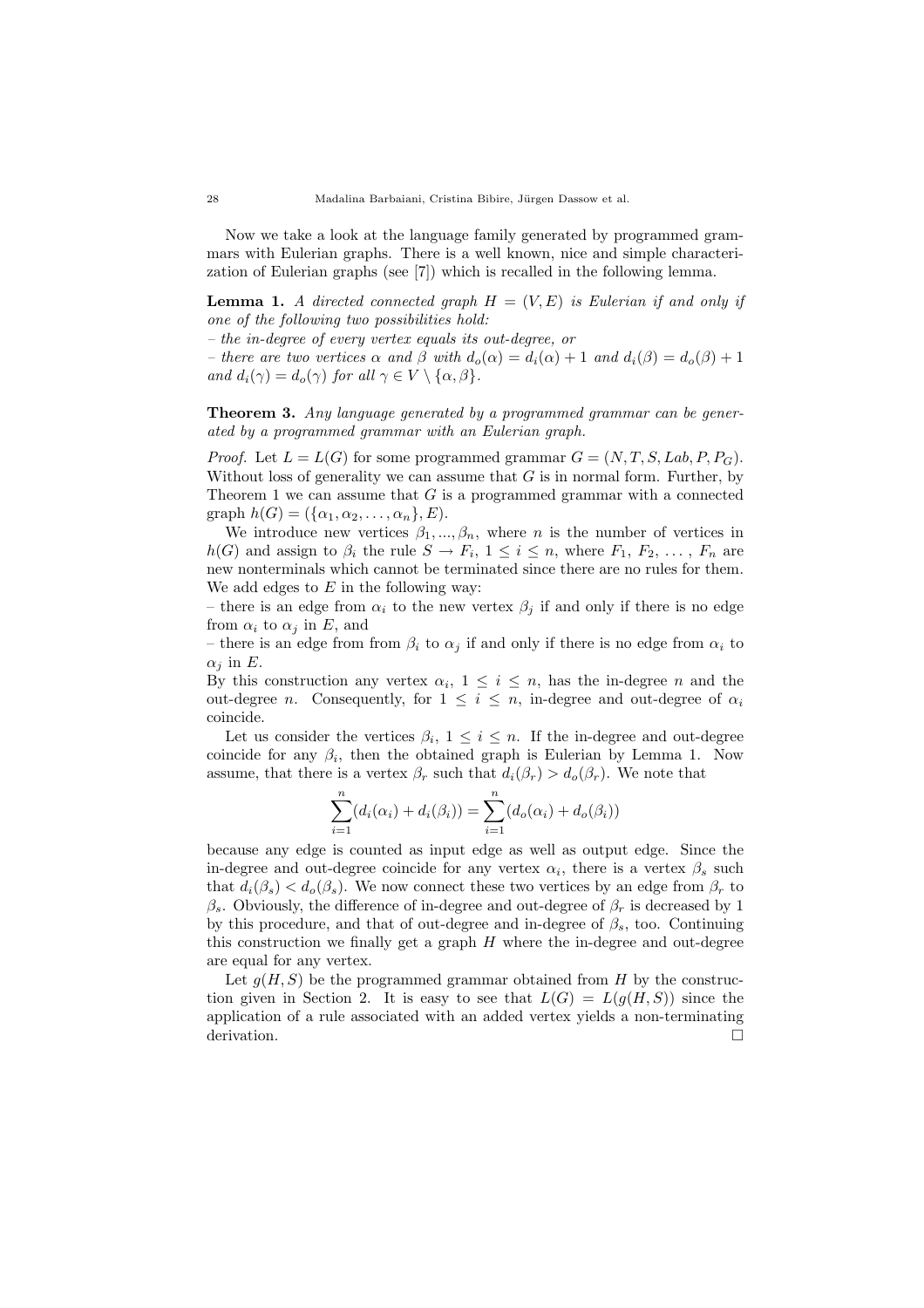Theorem 4. Every language generated by a programmed grammar can be generated by a programmed grammar with a planar graph.

*Proof.* Let a programmed grammar  $G = (N, T, S, Lab, P, P_G)$  with graph  $h(G)$ be given. If  $h(G)$  is a planar graph, we are done. In the other case,  $h(G)$  contains at least a crossing of edges. Below we present a procedure to substitute a crossing by a planar subgraph without changing the language and without producing new crossings. By an iterated application of this construction we finally get a planar graph.

We now consider a crossing of two edges of  $h(G)$  as shown in Figure 1. The



Figure 1. Crossing edges

rules associated with  $\alpha_1$  and  $\alpha_2$  are not of importance for our construction. Our idea is to replace the crossing point by a vertex; however, then coming from  $\alpha_1$ we can continue with  $B \to u$  or  $C \to v$  whereas in the given graph we have to continue with  $C \to v$ . Therefore we introduce four further vertices which control the derivation such that only the derivations of the original graph/grammar are non-blocked derivations. Precisely, we use the graph presented in Figure 2.



FIGURE 2. Substitution graph for crossing edges, where  $A, A_1$ and  $A_2$  are new nonterminals associated with the considered crossing

We now construct a new graph  $H_1$ ; we substitute the graph shown in Figure 1 by the graph shown in Figure 2. Obviously,  $H_1$  contains one crossing less than  $h(G)$ . Moreover, if we apply the rule of  $\alpha_1$  and continue with  $C \rightarrow v$  according to Figure 1, then we have to apply  $C \to CAA_1$  and  $A \to \lambda$  according to Figure 2.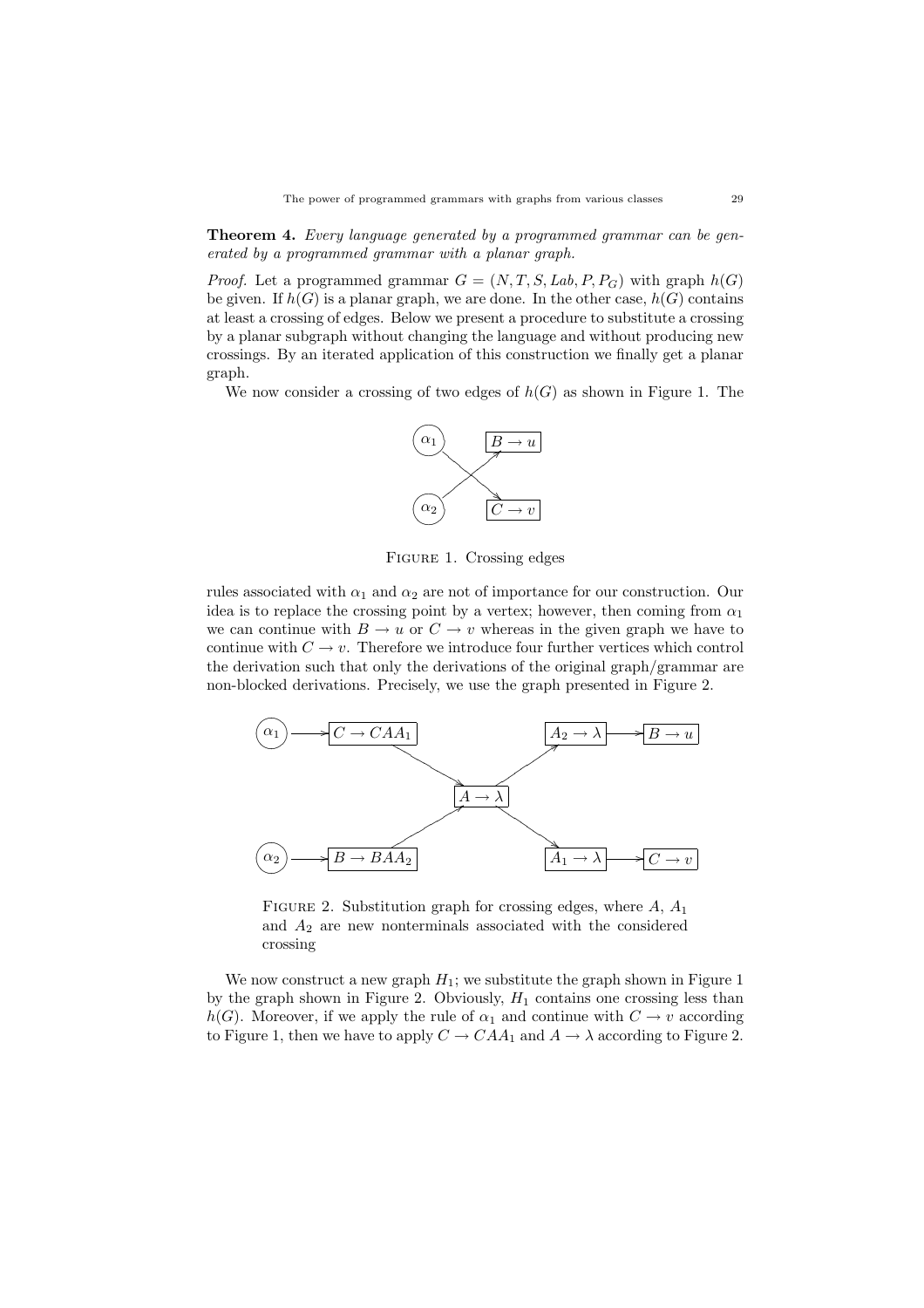A continuation with  $A_2 \rightarrow \lambda$  is impossible, since the sentential form does not contain  $A_2$ . Therefore the only non-blocked continuation is an application of  $A_1 \rightarrow \lambda$  which results in the same sentential form as after the application of the rule of  $\alpha_1$  und we continue with  $C \to v$  as in Figure 1. Thus the programmed grammar  $g(H_1, S)$  constructed from  $H_1$  and G generate the same language.  $\Box$ 

Theorem 5. Every language generated by a programmed grammar can be generated by a programmed grammar with a bipartite graph.

*Proof.* For a given programmed grammar  $G = (N, T, S, Lab, P, P_G)$  in normal form, we construct a programmed grammar  $G'$  with a bipartite graph which generates the same language as G.

Let  $r = (q, p, \sigma)$  be a rule of  $P_G$ . We set

$$
N_r = \{ A \mid A \in N, (q', A \rightarrow w, \sigma') \in P_G, q' \in \sigma \}.
$$

With r and  $A \in N_r$  we associate the new nonterminals  $A_r^{(1)}$  and  $A_r^{(2)}$ , the new labels  $q_r$  and  $q_{A,r,i}$  with  $A \in N_r$  and  $1 \leq i \leq 3$ , and the rules

 $t_r = (q_r, p, \{q_{A,r,1} | A \in N_r \}),$  $t_{A,r,1} = (q_{A,r,1}, A \rightarrow A_r^{(1)}, \{q_{A,r,2}\}),$  $t_{A,r,2} = (q_{A,r,2}, A_r^{(1)} \rightarrow A_r^{(2)}, \{q_{A,r,3}\}),$  $t_{A,r,3} = (q_{A,r,3}, A_r^{(2)} \to A, \{q_s \mid s = (q'', A \to w, \sigma'') \in P_G, q'' \in \sigma, A \in N_r \}).$ 

Moreover, we introduce a further new nonterminal  $S'$ , a new label  $q'$  and the rule

 $r' = (q', S' \to S, \{q_s \mid s = (l, S \to u, \sigma'') \in P_G\}.$ 

We now define the programmed grammar  $G' = (N', T, S', Lab', P', P_{G'})$  by

$$
N' = N \cup \{A_r^{(1)} | r \in P, A \in N_r\} \cup \{A_r^{(2)} | r \in P, A \in N_r\},
$$
  
\n
$$
Lab' = Lab_1 \cup Lab_2,
$$
  
\n
$$
Lab_1 = \{q'\} \cup \{q_{A,r,1} | r \in P, A \in N_r\} \cup \{q_{A,r,3} | r \in P_G, A \in N_r\}
$$
  
\n
$$
Lab_2 = \{q_r | r \in P_G\} \cup \{q_{A,r,2} | r \in P_G, A \in N_r\},
$$
  
\n
$$
P' = P \cup \{S' \to S\} \cup \bigcup_{\substack{r \in P_G \\ A \in N_r}} \{A \to A_r^{(1)}, A_r^{(1)} \to A_r^{(2)}, A_r^{(2)} \to A\},
$$
  
\n
$$
P_{G'} = \{r\} \cup \bigcup_{\substack{r \in P_G \\ A \in N_r}} \{t_r, t_{A,r,1}, t_{A,r,2}, t_{A,r,3}\}
$$

We remark that there is a one-to-one-relation between  $Lab'$  and  $P_{G'}$ .

First we note that any derivation in G' starts with  $S' \implies S$  and we have to apply a rule  $p$ , where the core production of  $p$  has the left-hand side  $S$ . Moreover, there is a derivation

$$
z_1 \Longrightarrow_r z_2 A z_2' \Longrightarrow_{r'} z_2 w z_2'
$$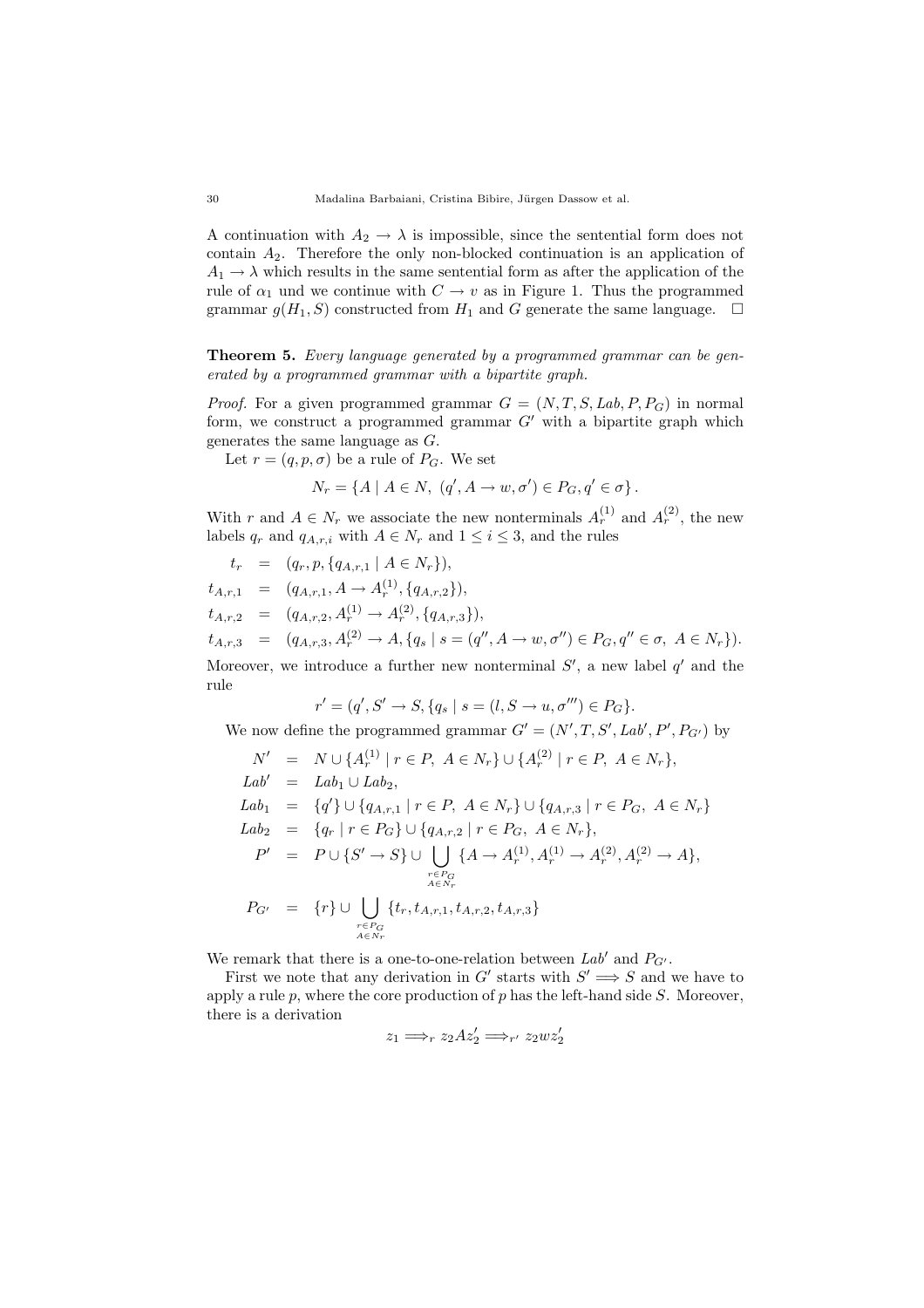in G, where  $r = (q, p, \sigma)$ ,  $r' = (q', A \rightarrow w, \sigma') \in P_G$  and  $q' \in \sigma$ , if and only if there is a derivation

$$
z_1 \Longrightarrow_{t_r} z_2 Az_2' \Longrightarrow_{t_{A,r,1}} z_2 A_r^{(1)} z_2' \Longrightarrow_{t_{A,r,2}} z_2 A_r^{(2)} z_2' \Longrightarrow_{t_{A,r,3}} z_2 Az_2' \Longrightarrow_{t_{r'}} z_2 wz_2'
$$
  
in G'. This implies  $L(G') = L(G)$ .

Furthermore, the graph  $h(G')$  associated with G' is bipartite with the partition of  $Lab'$  into  $Lab_1$  and  $Lab_2$ , because the success field of any rule with a label of  $Lab_1$  is contained in  $Lab_2$  and the success field of any rule with a label of  $Lab_2$  is contained in  $Lab_1$ .

## 4. Graphs with restriction of degrees

In this part we are dealing with graphs, whose vertices have degree at most *n* or exactly *n* where  $n \in \mathbb{N}$ .

We discuss first the situation where  $n = 2$ . Connected graphs where each vertex has a degree at most two either form a cycle or any subgraph  $H_a$  consisting of all nodes reachable from the node a (by a directed path) forms a line.

Lemma 2. i) Given a programmed grammar whose corresponding graph is a directed cycle, then its generated language is finite.

ii) Any finite language can be generated by a programmed grammar whose corresponding graph is a cycle.

Proof. i) Assume that there exists a sentential form which is obtained by a derivation with more intermediate steps than the number of vertices in the cycle. This implies that at least one nonterminal is present in the sentential form after walking through the cycle, meaning that the derivation does not consume more nonterminals than it produces. Therefore this derivation cannot end, i.e., there is no word generated by a walk which is longer than the length of the cycle. Now assume that the derivation terminates before starting the second run through. Then we have applied a fixed finite sequence of rules, i.e., we have generated a set L' of words such that  $\#_a(w) = \#_a(w')$  for all  $a \in T$  and all  $w, w' \in L'$ . Therefore  $L'$  is a finite set. Since we can start the derivation in any vertex whose core rule has S on its left-hand side, we can have a finite set of terminating derivations, i.e., the language generated by this programmed grammar is finite.

ii) Let  $L = \{w_1, w_2, \ldots, w_n\}$  be a finite language over some alphabet T. Then we consider the programmed grammar

$$
G = (\{S\}, T, S, \{q_i \mid 1 \leq i \leq n\}, \{S \to w_i \mid 1 \leq i \leq n\},\
$$

$$
\{(q_i, S \to w_i, \{q_{i+1}\}) \mid 1 \leq i < n\} \cup \{(q_n, S \to w_n, \{q_1\})\}).
$$

Obviously  $h(G)$  is a cycle and  $L(G) = L$ .

Using analogous construction we can prove the following statement.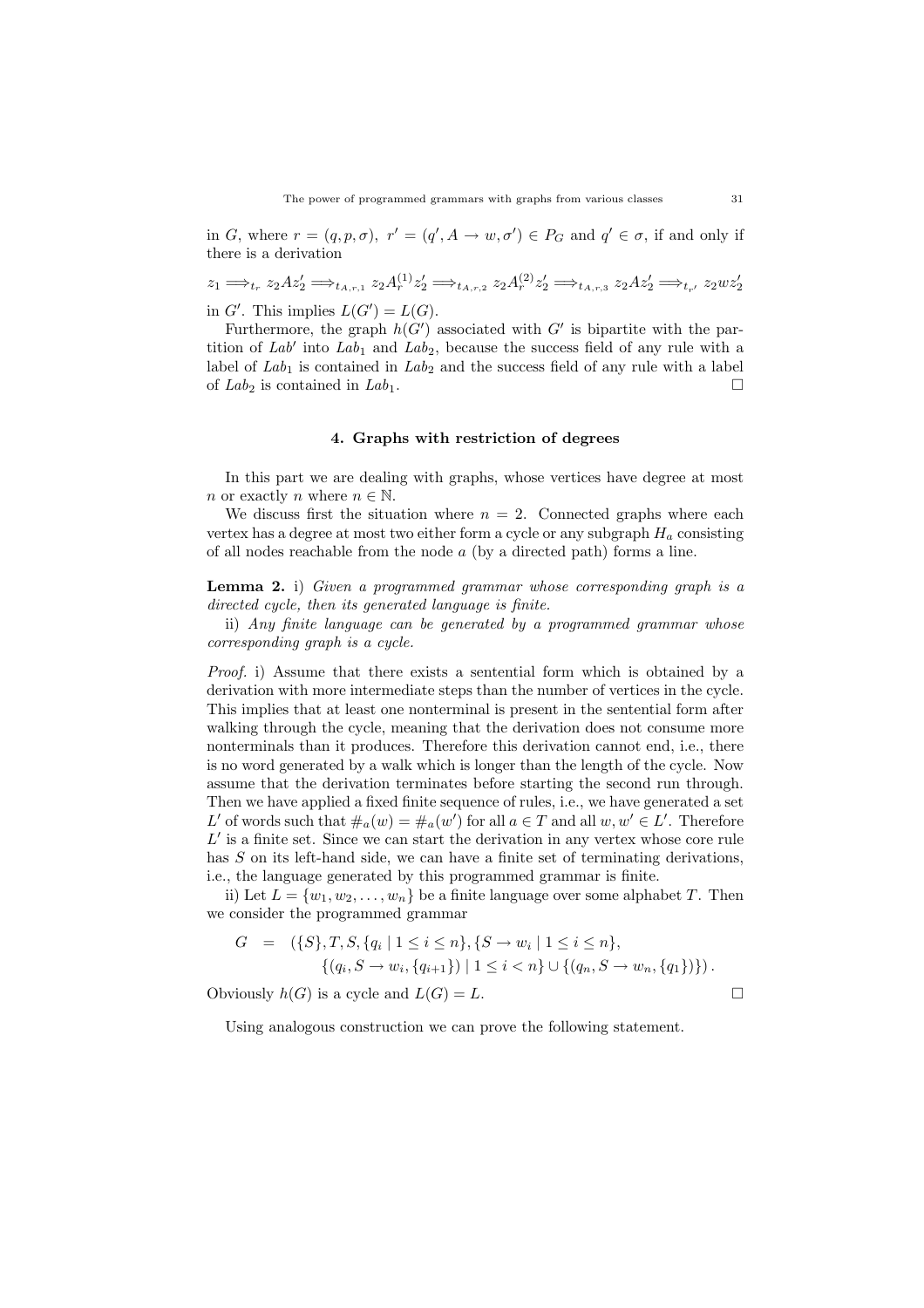Lemma 3. i) Given a programmed grammar whose corresponding graph is a line, then its generated language is finite.

ii) Any finite language can be generated by a programmed grammar whose corresponding graph is a line.  $\Box$ 

Now we take into consideration the graphs, where each vertex has degree at most three.

Theorem 6. Every language generated by a programmed grammar can be obtained by a programmed grammar having a graph where all vertices have degree at most three.

*Proof.* Let  $G = (N, T, S, Lab, P, P_G)$  be a programmed grammar with a graph  $h(G)$  such that  $h(G)$  contains a vertex  $\alpha$  of degree  $n > 3$ . Assume that the in-degree of  $\alpha$  is k and the out-degree of  $\alpha$  is m, i.e., the situation of Figure 3 holds. Furthermore, let  $A \rightarrow v$  be the rule associated with  $\alpha$ .



FIGURE 3. Node  $\alpha$  with in-degree k and out-degree m

Then we substitute the subgraph of  $h(G)$  shown in Figure 3 by the graph  $H_{\alpha}$ presented in Figure 4 which results in a graph  $H_1$ . Since all vertices of  $H_\alpha$  have a degree at most 3, the number of vertices with degree  $>$  3 decreases by 1 when going from H to H<sub>1</sub>. Furthermore, it is easy to see that  $L(G) = L(g(H_1, S))$ . Our construction works if  $k > 1$  and  $m > 2$  and m is even. The modifications for the other cases  $(k = 0 \text{ or } m = 0 \text{ or } m \text{ is odd})$  are left to the reader.

If  $H_1$  contains a vertex  $\beta$  of degree  $> 3$ , we repeat the above construction with respect to  $\beta$  etc. until we obtain a graph  $H'$  where all vertices have degree at most 3. The corresponding grammar  $g(H', S)$  satisfies  $L(G) = L(g(H', S))$ .  $\Box$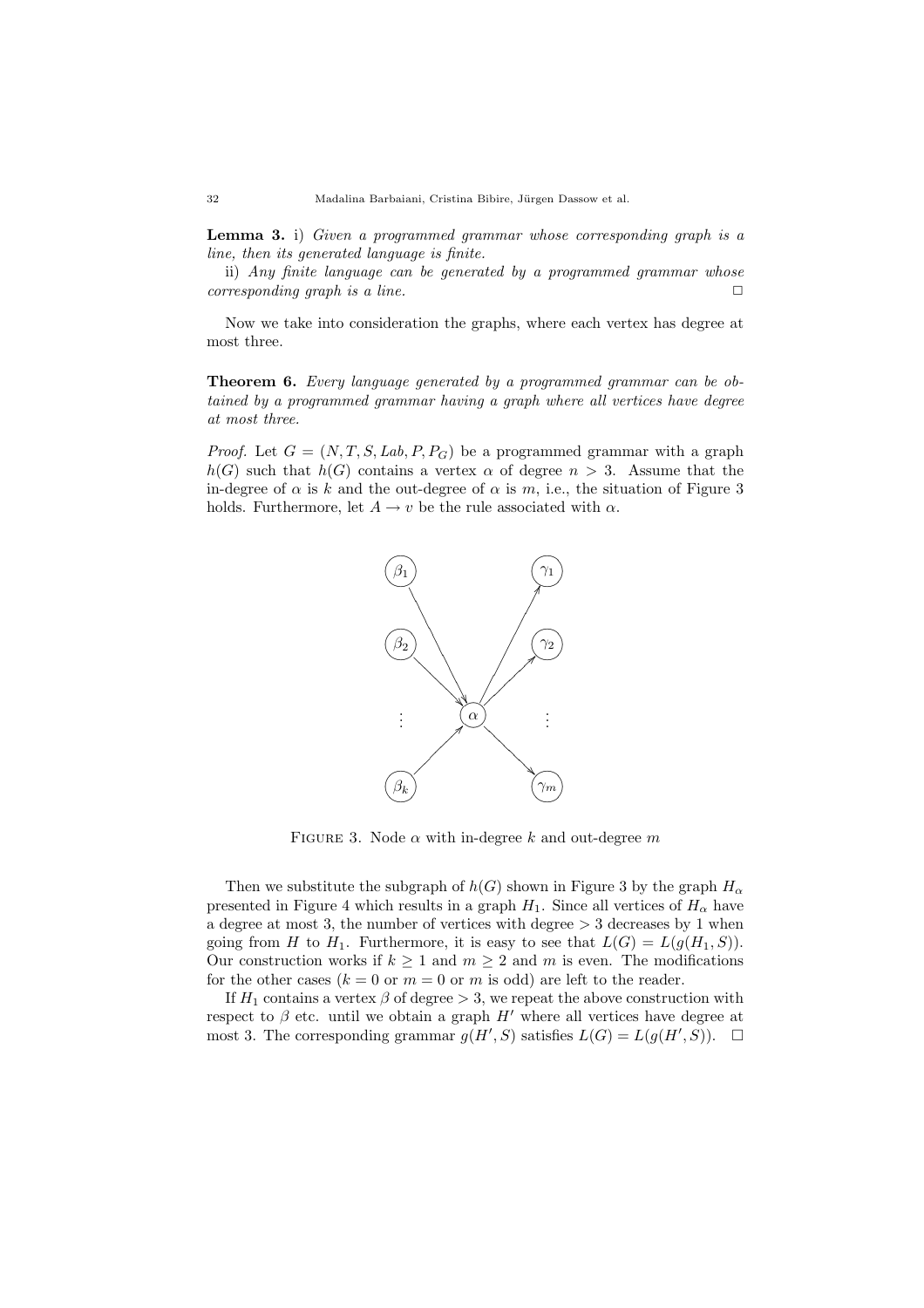The power of programmed grammars with graphs from various classes 33



FIGURE 4. Substitution graph where all nodes have a degree at most 3

It is easy to see that for any  $n \geq 3$  we have the following consequence: any language generated by a programmed grammar can be generated by a grammar for which the graph has no vertex of degree greater than n.

We now consider regular graphs of degree *n*. If  $n = 2$ , then the graph has to be a cycle, and Lemma 2 gives the generative power of regular graphs of degree 2.

Theorem 7. Every language generated by a programmed grammar can be obtained by a programmed grammar with a regular graph of degree 3.

*Proof.* Let  $L$  be a grammar which can be generated by a programmed grammar. By Theorem 6 we can assume that  $L = L(G)$  for some programmed grammar G where any vertex of the graph  $h(G)$  associated with G has a degree  $\leq 3$ .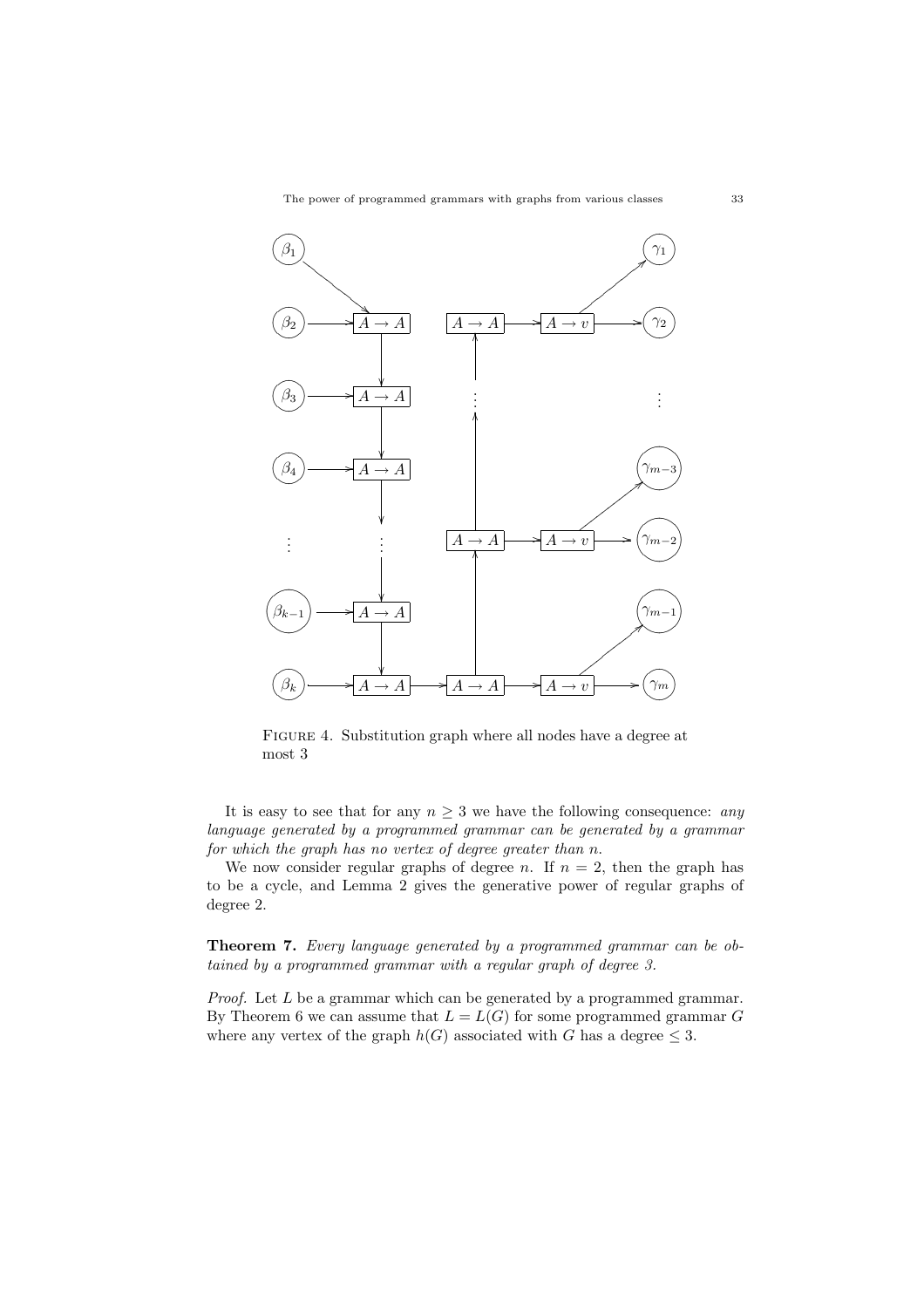Let us assume that there is a vertex  $A \to w$  of degree 2 in  $h(G)$ , i.e., we have the situation

| a<br>u | и.<br>. . | . . | ັ<br>$\sim$ | w<br>-<br>- |  |
|--------|-----------|-----|-------------|-------------|--|
|        |           |     |             |             |  |

We discuss only the situation a); for the other two cases b) and c) one can give analogous constructions. We substitute this subgraph by the graph  $H'$ given in Figure 5 where  $A_1$  and  $A_2$  are additional nonterminals. Let  $H_1$  be the graph obtained by this substitution. It is easy to see that  $L(G) = L(g(H_1, S))$ . Moreover, going from  $h(G)$  to  $H_1$  we decrease the number of vertices with a degree  $<$  3 by 1.



FIGURE 5. Substitution graph  $H'$ 

Let us now assume that there is a vertex  $A \to w$  of degree 1 in  $h(G)$ , i.e., we have the situation

d) 
$$
\longrightarrow
$$
  $\boxed{A \rightarrow w}$  or e)  $\longleftarrow$   $\boxed{A \rightarrow w}$ 

We only discuss case d); case e) can be handled analogously. We substitute the subgraph by the graph  $H''$  given in Figure 6, where  $A_1$  and  $A_2$  are additional nonterminals, again. Let  $H'_1$  be the graph obtained by this substitution. Obviously,  $L(G) = L(g(H'_1, S))$ . Furthermore, going from H to  $H'_1$  we decrease the number of vertices with a degree  $<$  3 by 1.



FIGURE 6. Substitution graph  $H''$ 

By repeated applications of the above methods we finally get a graph  $H_2$  such that  $L(G) = L(g(H_2, S))$  and  $H_2$  is a regular graph of degree 3.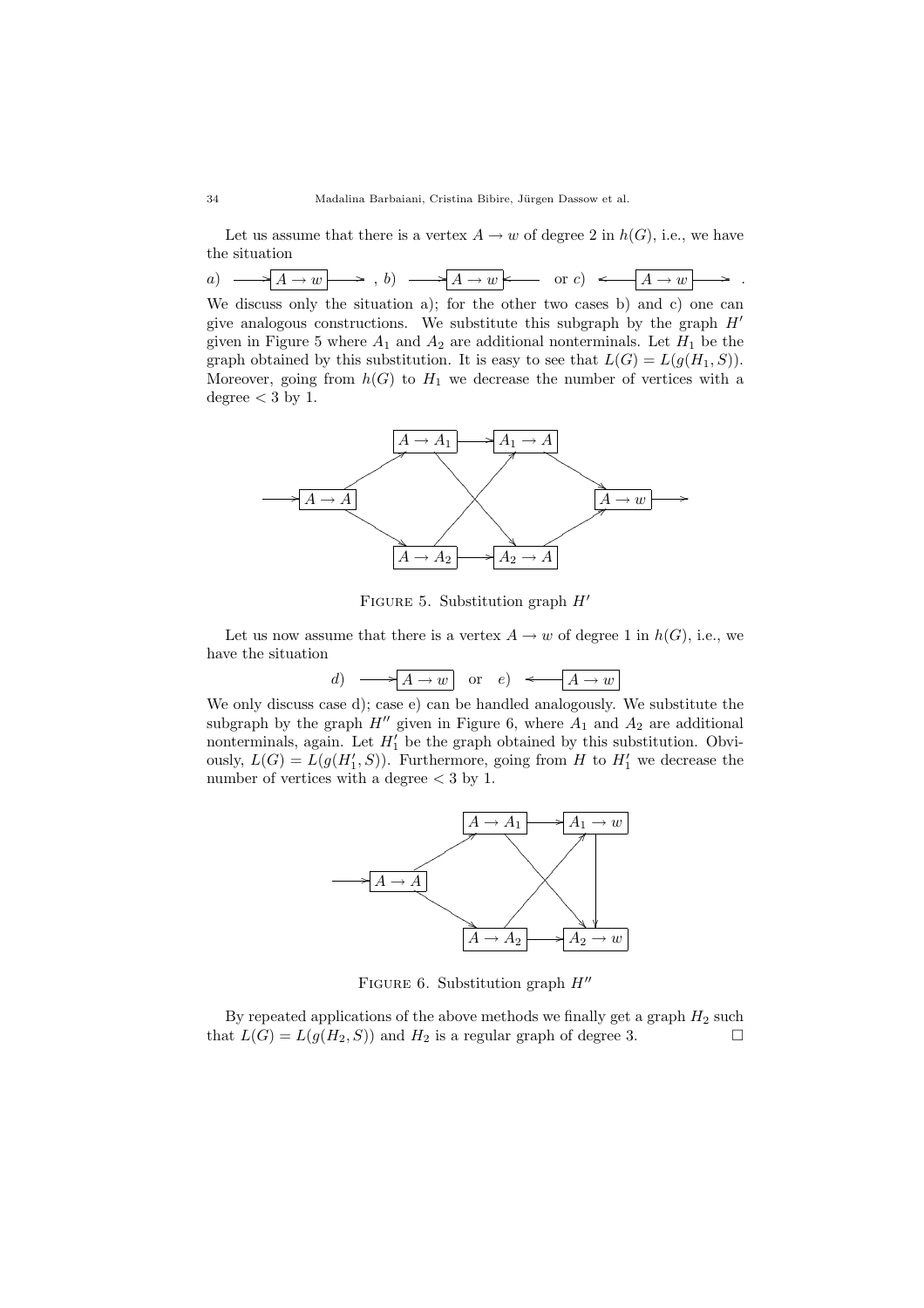Theorem 8. Every language generated by a programmed grammar can be obtained by a programmed grammar with a regular graph of degree  $n \geq 3$ .

*Proof.* Let G be an arbitrary programmed grammar. Then there is a programmed grammar G' such that  $L(G') = L(G)$  and  $h(G)$  is a regular graph of degree 3. If  $n > 3$ , we add to each vertex some additional vertices and edges analogous to the construction in the proof of Theorem 7 such that a regular graph of degree *n* is obtained. The details are left to the reader.  $\Box$ 

#### 5. Some non-pr-universal classes of graphs

Again we start with an easy statement which is already implicitly contained in some papers/books. Since in a context-free grammar any rule can be followed by any production we have the following statement.

Lemma 4. The family of languages generated by programmed grammars with complete graphs coincides with the family of context-free languages.  $\Box$ 

Theorem 9. The family of languages generated by programmed grammars with backbone graphs is incomparable with the families of regular and context-free languages (and thus it is properly included in the family of languages generated by programmed grammars).

*Proof.* The graph associated with the programmed grammar  $G$  of Example 1 is a backbone graph. Its generated language  $\{a^n b^n c^n \mid n \geq 2\}$  is not context-free and thus not regular.

We consider the regular language  $L = \{a^n b^m \mid n \ge 1, m \ge 1\}$ . We show that L cannot be generated by a programmed grammar with a backbone graph which proves the statement of the theorem.

On the contrary, suppose that there is a programmed grammar  $G =$  $(N, T, S, Lab, P, P_G)$  with a backbone graph  $h(G)$  which generates L. After leaving the cycle in a derivation we can only perform a finite number of derivation steps. Thus there is a number r such that any sentential form with at least  $r + 1$ nonterminals cannot be terminated by leaving the cycle.

Obviously, there is a number s such that all derivations not running through the complete cycle consist of at most s derivation steps. Thus all derivations not running through the complete cycle generate a finite language only.

We now consider derivation running through the complete cycle (this is the only possibility to generate an infinite language). Let  $w$  be the sentential form if we enter the cycle. Now we run through the cycle and obtain a new sentential form v. If there is a nonterminal A such that  $\#_A(w) < \#_A(v)$ , we cannot run  $r + 1$  times through the cycle or after running  $r + 1$  times through the cycle we have at least  $r + 1$  occurrences of A in the obtained sentential form. In the former case there are at most finitely many terminating derivations from w; in the latter case we cannot terminate the derivation. Thus, if  $#_A(w) < #_A(v)$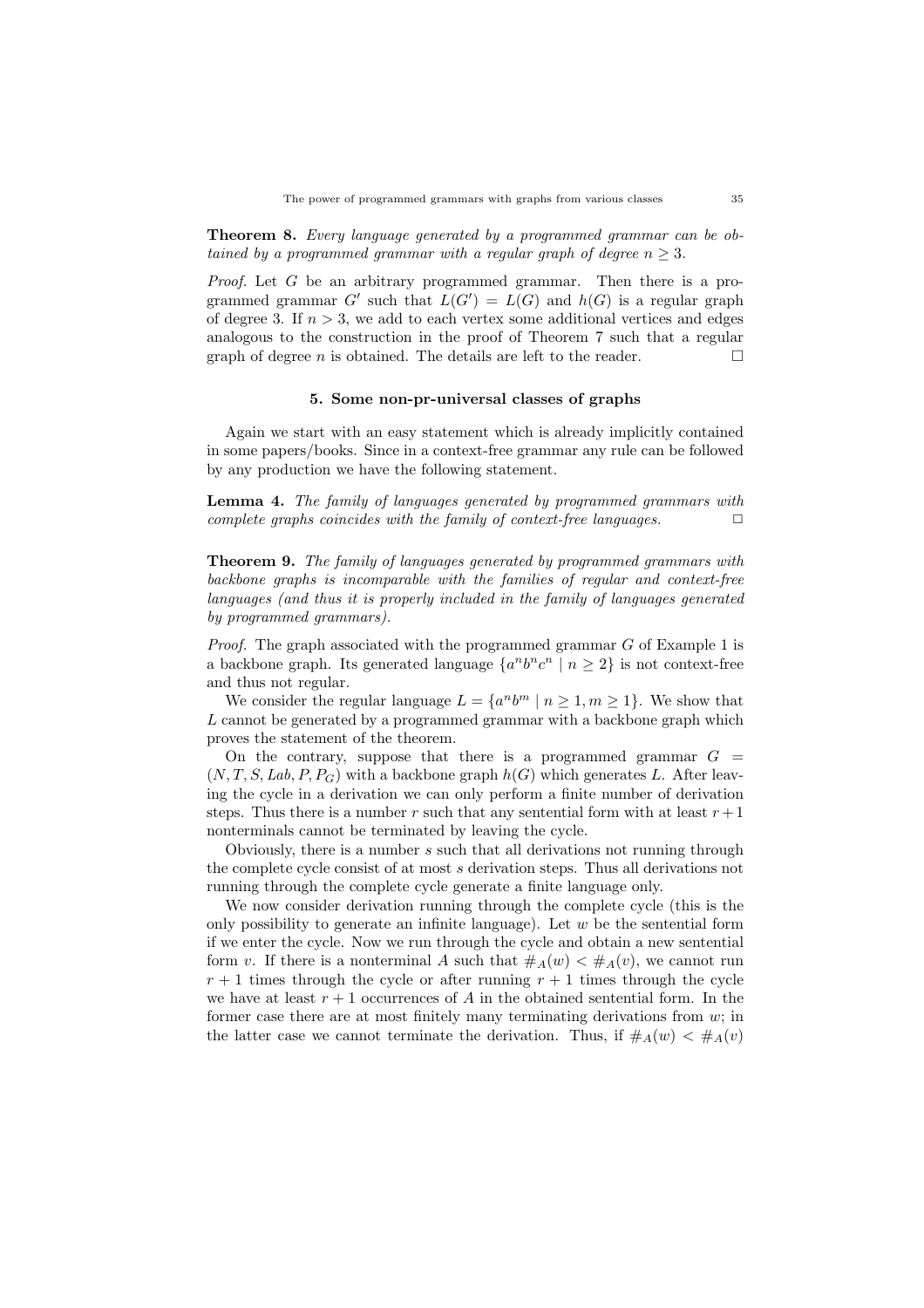for some A, from w we only generate a finite set. If  $\#_B(w) > \#_B(v)$  for some  $B \in N$ , we can perform at most  $\#_B(w)$  runs through the cycle. Thus in this case we can generate at most a finite set, too.

Therefore assume that  $\#_C(w) = \#_C(v)$  for all  $C \in N$ . Then we can arbitrarily often go through the cycle. Let  $n_0$  and  $m_0$  be the number of terminals of a and b, respectively, which are introduced by one run through the cycle. Assume that we go  $k$  times through the cycle and finish then the derivation using vertices outside the cycle. The generated word contains  $\#_a(w)+kn_0 +n_1$  occurrences of a and  $\#_b(w) + km_0 + m_1$  occurrences of b (where the terminating phase outside the cycle produces  $n_1$  letters a and  $m_1$  letters b). Since there are only a finite number of possibilities for w,  $(n_0, m_0)$  and  $(n_1, m_1)$  we cannot obtain any pair  $(n, m)$  as it is necessary in order to generate L.  $\Box$ 

#### 6. Discussion of related classes of grammars and languages

Above we have presented some results on the power of programmed grammars with erasing rules and without appearance checking where the control is done by restricted classes of graphs. We now discuss modifications of the concept of programmed grammars.

Programmed grammars without erasing rules and without appearance checking. Going through the proofs one sees that we have only added erasing rules in the proof of Theorem 4. Thus all the other statements on the power of programmed grammars given in this paper remains valid for programmed grammars without erasing rules (and without appearance checking).

Programmed grammars with appearance checking. A programmed grammar with appearance checking is a sixtuple  $G = (N, T, S, Lab, P, P_G)$  where N, T, S, Lab and P are specified as in a programmed grammar (without appearance checking) and  $P_G$  is a finite set of quadruples  $(q, A \to w, \sigma, \varphi)$  where  $q \in Lab$ ,  $A \in N$ ,  $w \in (N \cup T)^*$  and  $\sigma$  and  $\varphi$  are subsets of Lab. Such a quadruple is applied to a sentential form  $z \in (N \cup T)^+$  as follows: If  $z = z_1 A z_2$  for some  $z_1, z_2 \in (N \cup T)^*$ , then we get  $z' = z_1wz_2$  and continue with a rule which label is in  $\sigma$ ; and if there is no occurrence of A in z, then we do not change the sentential form and continue with a rule which label is in  $\varphi$ . The modelling of this type of control of the derivation process by a graph requires coloured edges. Let  $q, A \rightarrow w, \sigma, \varphi$  be a rule. The edges leading from q to a label belonging to  $\sigma$  have one colour, say green, whereas the edges leading from  $q$  to a rule belonging to  $\varphi$  have another colour, say red. However, for some graph-theoretical properties, we have problems with its definition since we have to take into consideration the colours, e.g., for Hamiltonian graphs it is not clear whether the walk through all vertices can use edges with different colours or not. If we transform a graph used for the control into a graph without coloured edges, i.e., we ignore the colours, then all results on the power of programmed grammars (without appearance checking) presented in this paper remain valid.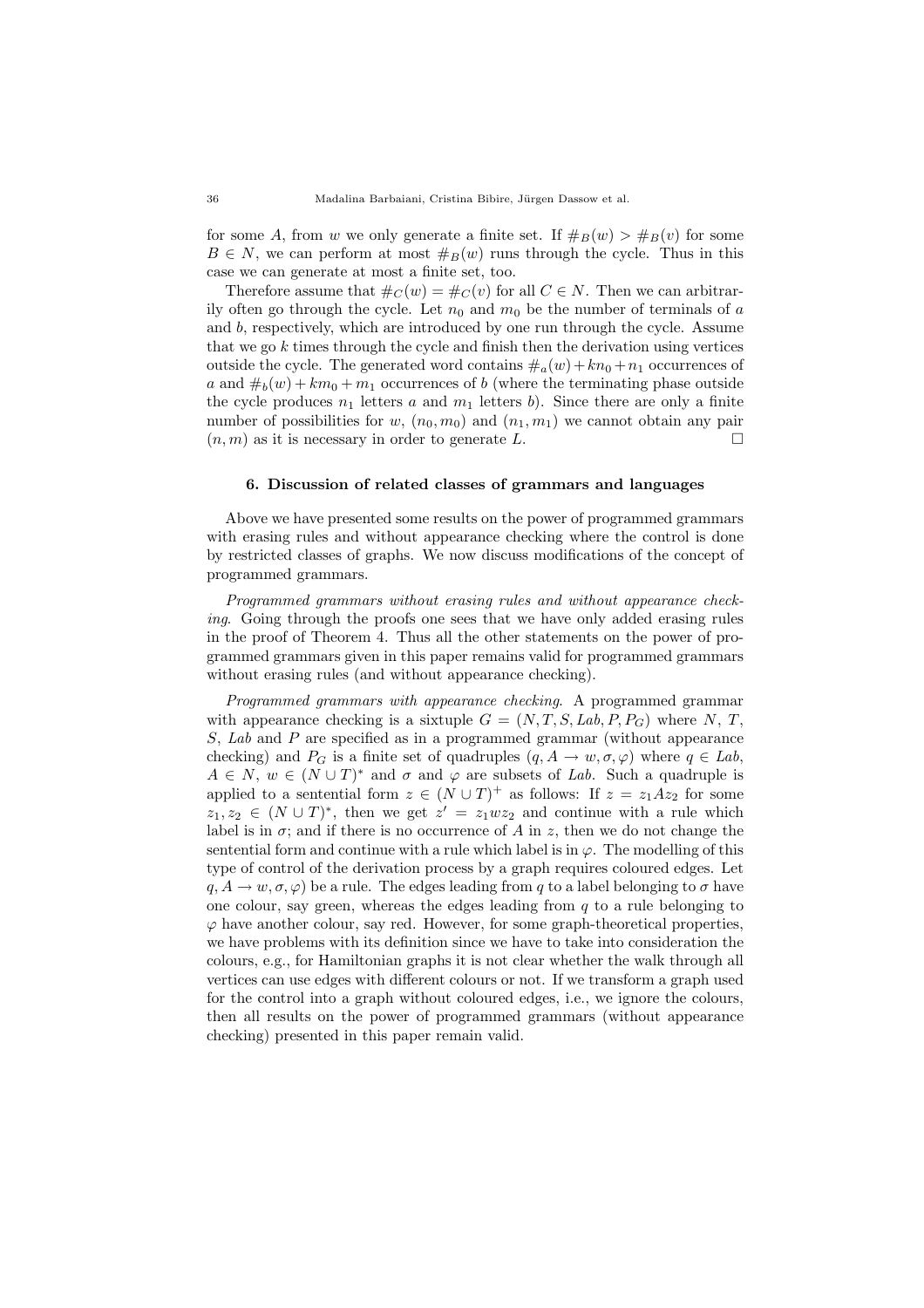This statement also holds for programmed grammar without erasing rules and with appearance checking. The only critical case is that of planar graphs. Here we can use a modification of the proof of [5], Lemma 2.2.3 to get a programmed grammar with a planar graph (as control) which generates the language of a given programmed grammar. One has to note that this construction requires appearance checking.

Graph-controlled grammars. Graph-controlled grammars are distinguished from programmed grammars by that we give in advance sets of initial nodes and final nodes and the derivation has to start in an initial node and to stop in a final node. Therefore programmed grammars can be considered as graph-controlled grammars where the set of initial nodes consists of all nodes  $S \to w$  (where S is the axiom) and the set of final nodes is the set of all nodes. Therefore our constructions present graph-controlled grammars where the control graphs have the required additional properties. Hence all results on the power of programmed grammars given in this paper also hold for graph-controlled grammars.

This statement also holds for graph-controlled grammars with or without appearance checking and with or without erasing rules if one takes into consideration the changes with respect to the programmed grammars given above.

We now discuss a further feature. All proofs in this paper work by the adding of nodes and edges to the given graphs. However, in some cases the added nodes, precisely the rules of the added nodes, cannot be used in terminating derivations. This holds with respect to Theorems 1, 2 and 3. It seems that corresponding statements cannot be proved by our method for graphs where all nodes are used in some terminating derivation, because we need connections (between nodes) which do not exist in the original graph and their adding leads can give new terminating derivations if all nodes can be successfully applied.

The other results on the power of programming grammars presented in the paper are valid with requirement that any rule is used in some terminating derivation, too.

Finally we mention that we have only considered some very well-known classes of graphs. However, there are some further important classes of graphs which can be investigated with respect to pr-universality.

## Acknowledgement

The authors are very grateful to the referees whose critical remarks lead to a considerable improvement.

#### **REFERENCES**

<sup>1.</sup> J. Dassow, Subregularly controlled derivations: the context-free case, Rostock. Math. Kolloq. 34 (1988), 61-70.